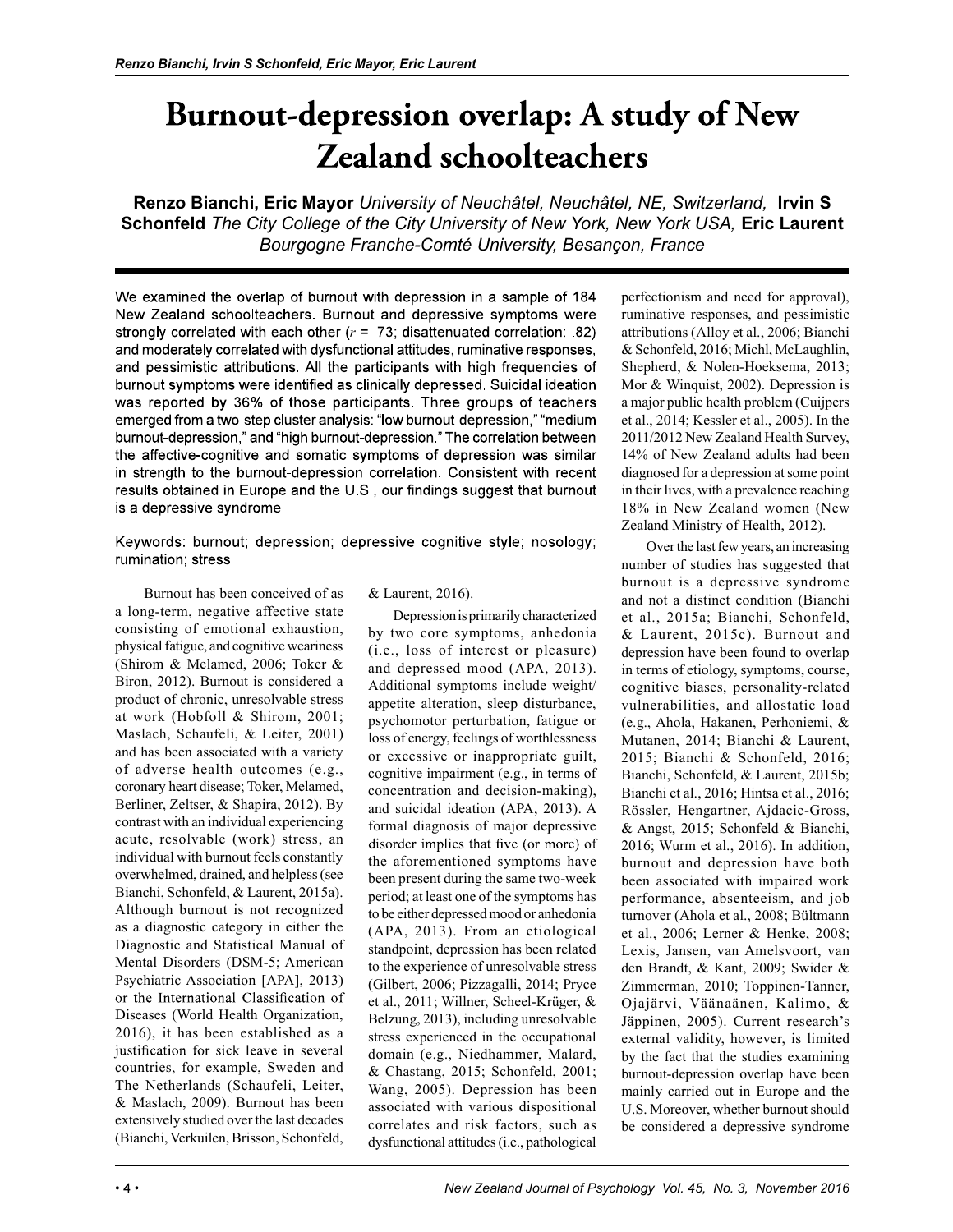remains an object of debate (Maslach & Leiter, 2016; Bianchi et al., 2015c; Bianchi et al., 2016). The problem thus requires further inquiry in its own right. In the era of globalization, the characterization of burnout has become a central issue for clinical psychology, occupational medicine, and psychiatry.

The aim of the present study was to examine the overlap of burnout with depression in the New Zealand context. The association of burnout with depression was investigated both directly (e.g., raw and correctedfor-attenuation correlations) and indirectly, through the examination of how burnout and depression were related to dysfunctional attitudes, ruminative responses, and pessimistic attributions—three dispositional factors that have been linked to depression in past research (Alloy et al., 2006; Bianchi & Schonfeld, 2016; Michl et al., 2013; Mor & Winquist, 2002). In order to address the issue of burnout-depression overlap from an extended perspective, we approached the relationship between the two constructs both dimensionally (i.e., as continua) and categorically (i.e., as taxa).

Building on past research conducted in Europe and the U.S., we hypothesized that burnout and depression would show substantial overlap in the present study. More specifically, we expected (a) burnout and depressive symptoms to be strongly correlated and to show similar patterns of association with dysfunctional attitudes, ruminative responses, and pessimistic attributions, (b) individuals with high frequencies of burnout symptoms to be identified as clinically depressed, and (c) burnout and depressive symptoms to cluster together. Some burnout researchers have assumed that burnout and depression cannot be viewed as one single entity because the two constructs share significant, yet limited variance (Schaufeli & Enzmann, 1998; Toker & Biron, 2012). In order to test this assumption, we additionally examined the extent to which the burnout-depression correlation differed in strength from the correlation between the affective-cognitive and somatic symptoms of depression. We reasoned that if the aforementioned assumption is valid, then the burnout-depression correlation should be markedly

weaker than the correlation between the affective-cognitive and somatic symptoms of depression, given that the affective-cognitive and somatic symptoms of depression constitute a unified entity. Conversely, if the burnout-depression correlation turned out to be similar in strength to the correlation between the affectivecognitive and somatic symptoms of depression, then there would be no apparent obstacle to viewing burnout and depression as one entity.

## Method

# Study participants and data collection

Using the public databases of the New Zealand Department of Education (http://www.education.govt.nz/), we contacted school administrators throughout the country. We asked them to transmit a link to an Internet survey to the teachers working in their schools. The Internet survey included measures of burnout, depression, dysfunctional attitudes, ruminative responses, and pessimistic attributions as well as a generic sociodemographic questionnaire. Evidence indicates that online questionnaires are as reliable and valid as traditional, paperand-pencil questionnaires (Gosling, Vazire, Srivastava, & John, 2004; Jones, Fernyhough, de-Wit, & Meins, 2008). Being a schoolteacher was the only eligibility criterion for taking part in this study. We focused on schoolteachers because (a) burnoutdepression overlap has been studied among schoolteachers in Europe and the U.S. and (b) schoolteachers have been thought to be strongly affected by burnout (Maslach et al., 2001).

A total of 184 schoolteachers completed the survey (77% female; mean age: 43; mean length of employment: 15 years). We note that our recruitment procedure did not allow us to estimate our study's response rate. Indeed, we had no information about the number of teachers who actually got access to our survey via school administrators. However, as emphasized by Kristensen (1995), while sample representativeness is a key issue in descriptive studies, its importance in analytical studies such as ours is limited. The crux of the issue for

us here was to have a sample comprising teachers who were low, intermediate, and high on the burnout and depression scales that we employed.

The study was conducted in accordance with ethical guidelines of the Declaration of Helsinki (World Medical Association, 2013). The participation in the study was entirely voluntary. A participant could stop completing the survey at any moment for any reason should he/she so choose. Full confidentiality was guaranteed to each participant. The study was approved by the Institutional Review Board of the University of Franche-Comté.

# **Measures**

Burnout was assessed with the 14 item version of the Shirom-Melamed Burnout Measure (SMBM), one of the most widely used measures of burnout (Shirom & Melamed, 2006). The SMBM includes three subscales, emotional exhaustion (Cronbach's alpha =  $.82$ ; sample item: "I feel I am unable to be sensitive to the needs of coworkers and students."), physical fatigue (Cronbach's alpha = .92; sample item: "I feel physically drained."), and cognitive weariness (Cronbach's alpha = .93; sample item: "My thinking process is slow."). The SMBM grades the frequency of burnout symptoms on a 1-7 scale, from never or almost never to always or almost always. The SMBM showed strong internal consistency in the present study (Cronbach's alpha = .95). In contrast to other popular measures of burnout such as the Maslach Burnout Inventory (MBI; Maslach, Jackson, & Leiter, 1996), the SMBM has been elaborated within a theorydriven approach to burnout (Shirom & Melamed, 2006) and is in the public domain. By allowing different facets of the depletion of workers' resources to be examined, the SMBM focuses on the putative core of burnout—exhaustion—, the only characteristic that is common to all conceptualizations of the syndrome (Kristensen, Borritz, Villadsen, & Christensen, 2005).

Depression was assessed with the PHQ-9 (Kroenke & Spitzer, 2002; Cronbach's alpha =  $.84$ ). The PHO-9 is a dual-purpose instrument. First, it allows the investigator to grade the severity of depressive symptoms, based on a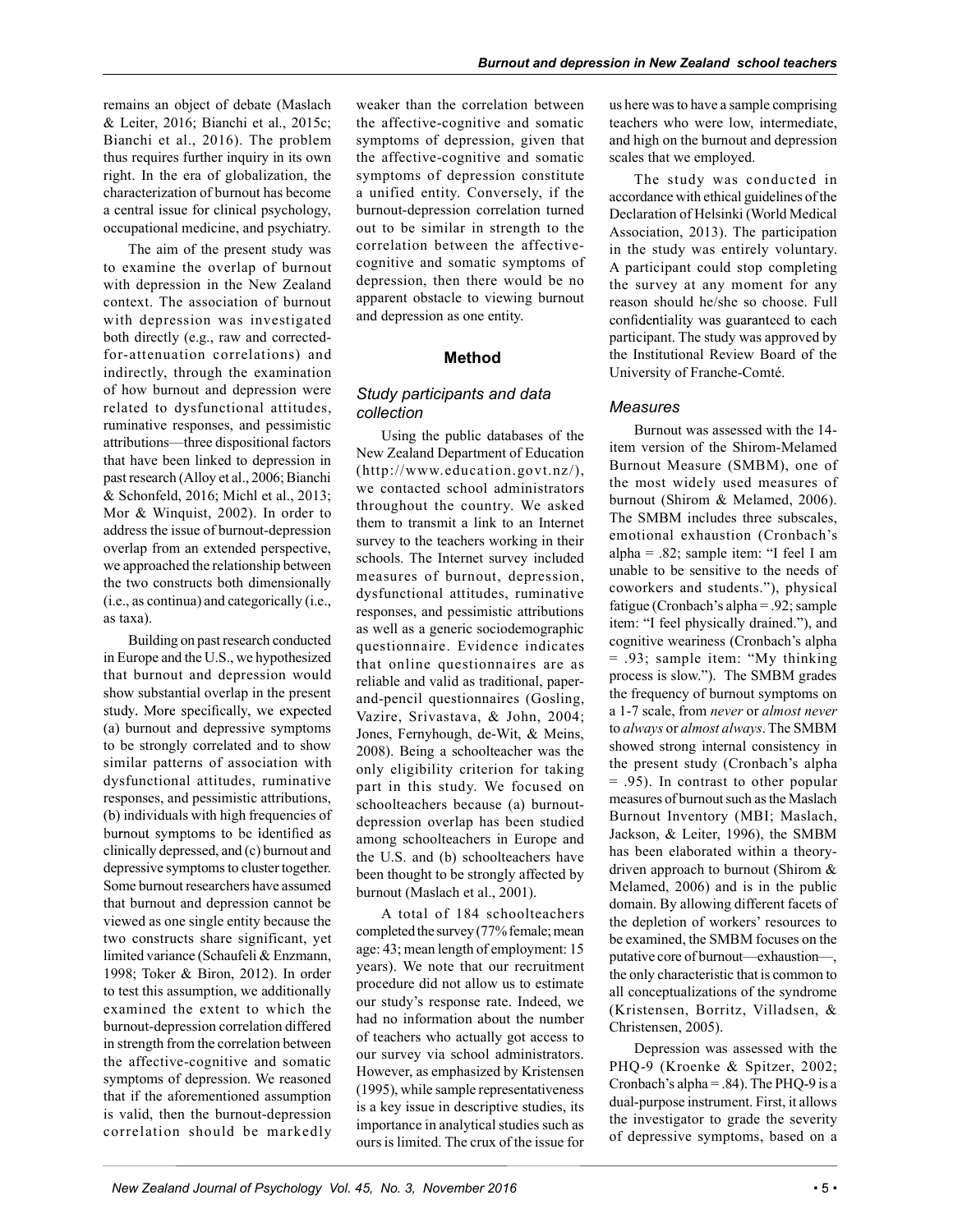4-point scale (from 0, for not at all, to 3, for nearly every day). Second, based on a dedicated algorithm (Kroenke & Spitzer, 2002), it allows the investigator to establish a provisional diagnosis of major depression in reference to the criteria provided in the DSM-5 (APA, 2013). The PHQ-9 algorithm notably takes into account the primacy of anhedonia ("Little interest or pleasure in doing things.") and depressed mood ("Feeling down, depressed, or hopeless.") in the characterization of major depression. When administered to a sample of 3,000 primary care patients, the PHQ-9 showed: (a) a sensitivity going from 86% with a cutoff score of 15, to more than 99% with a cutoff score of 10; (b) a specificity going from  $91\%$ with a cutoff score of 10, to more than 99% with a cutoff score of 15 (Kroenke & Spitzer, 2002). The PHQ-9 has been increasingly employed in depression research in the last decade.

Dysfunctional attitudes were assessed with the Dysfunctional Attitude Scale Short Form version 1 (DAS-SF1; Beevers, Strong, Meyer, Pilkonis, & Miller, 2007; Cronbach's alpha = .87). The DAS-SF1 comprises 9 items (e.g., "If I don't set the highest standards for myself, I am likely to end up a secondrate person."); its score range is 0-3 (from totally disagree to totally agree). Dysfunctional attitudes were assessed with the Dysfunctional Attitude Scale Short Form version 1 (DAS-SF1; Beevers et al., 2007; Cronbach's alpha = .87). The DAS-SF1 comprises 9 items (e.g., "If I don't set the highest standards for myself, I am likely to end up a second-rate person."); its score range is 0-3 (from totally disagree to totally agree).

Ruminative responses were assessed with the Ruminative Responses Scale refined version (RRS; Treynor, Gonzalez, & Nolen-Hoeksema, 2003; Cronbach's alpha  $= .81$ ). The RRS comprises 10 items (e.g., "Think 'What am I doing to deserve this?'"). Participants rated each questionnaire item on a scale from 1 (almost never) to 4 (almost always).

Pessimistic attributions were assessed with the Depressive Attributions Questionnaire (DAQ; Kleim, Gonzalo,  $&$  Ehlers, 2011; Cronbach's alpha = .94). The DAQ comprises 16 items; its

score range is 0-4 (from *not at all* to *very strongly*). The DAQ quantifies the internal (e.g., "When bad things happen, I think it is my fault."), stable (e.g., "When bad things happen to me, I am sure it will happen again."), and global (e.g., "When something bad happens, I think of the problems this will cause in all areas of my life.") character of the respondent's causal attributions regarding negative life events as well as the level of helplessness of the respondent (e.g., "I feel helpless when bad things happen.").

A generic sociodemographic questionnaire was additionally administered, in which information regarding the participants' sex, age, and length of employment was collected.

# Data Analyses

Data were processed using correlation analysis, two-step cluster analysis—with burnout and depression as classification variables—, analysis of variance (ANOVA), and Tukey's posthoc test. By relying on such analyses, we were able to process data both dimensionally and categorically.

In order to examine the extent to which the burnout-depression correlation differed in strength from the correlation between the affectivecognitive and somatic symptoms of depression, we divided the PHQ-9 into two subscales. The affective-cognitive subscale combined items 1, 2, 6, 7, and 9 (Cronbach's alpha = .76). The somatic subscale combined items 3, 4, 5, and 8 (Cronbach's alpha =  $.71$ ).

An aim of our categorical analyses was to specifically investigate the overlap of burnout with depression at the high end of the burnout continuum. Consistent with past research (Bianchi & Schonfeld, 2016; Schonfeld & Bianchi, 2016), we used a mean SMBM score of  $5.5/7.0$  as a cut-point to isolate participants with high frequencies of burnout symptoms. An SMBM score of 5.5/7.0 corresponds to burnout symptoms experienced on average more than "quite frequently."

In order to identify the participants who were likely to be clinically depressed, we relied on the diagnostic algorithm of the PHQ-9 (see Kroenke & Spitzer, 2002; see also Bianchi, Schonfeld, & Laurent, 2014). The strong psychometric properties of the PHQ-9 make it a relevant case-finding instrument in depression research (Kroenke & Spitzer, 2002).

# Results

The correlations among the main study variables are displayed in Table 1. Burnout and depressive symptoms were strongly correlated  $(r = .73)$ . When corrected for attenuation, the correlation reached .82. Burnout symptoms correlated .71 with the affective-cognitive and .62 with the somatic subscale of the PHQ-9. Depressive symptoms correlated .45 with the emotional exhaustion, .73 with the physical fatigue, and .68 with the cognitive weariness subscale of the SMBM. Burnout and depressive symptoms were each moderately correlated with dysfunctional attitudes, ruminative responses, and pessimistic attributions.

Of the 184 schoolteachers included in the study, 14 (about 8%) reported burnout symptoms at high frequencies (mean SMBM score  $\geq$  5.5). Each of these 14 schoolteachers was identified as clinically depressed based on the diagnostic algorithm of the PHQ-9. Of the 14 schoolteachers with high frequencies of burnout symptoms, 12 (about 86%) scored 15 or higher on the PHQ-9 (score range: 13-24), a score at which immediate initiation of pharmacotherapy and/or psychotherapy has been recommended (Kroenke & Spitzer, 2002). Suicidal ideation was reported by five (36%) of the schoolteachers with high frequencies of burnout symptoms.

Three distinct groups of teachers emerged from the cluster analysis (Figure 1), identifiable as "low burnoutdepression" ( $n = 56$ ; 30%), "medium burnout-depression" ( $n = 82$ ; 45%), and "high burnout-depression" ( $n =$ 46; 25%). Burnout and depressive symptoms had similar weights in cluster construction. The silhouette measure of cohesion and separation indicated good cluster quality (values ranged between 0.50 and 1.00). ANOVAs and post-hoc tests (a) confirmed that the three groups differed from each other in terms of burnout (*F* [2, 181] = 205.44,  $p < .001$ , partial  $\eta$ <sup>2</sup> = 0.69) and depressive (F [2,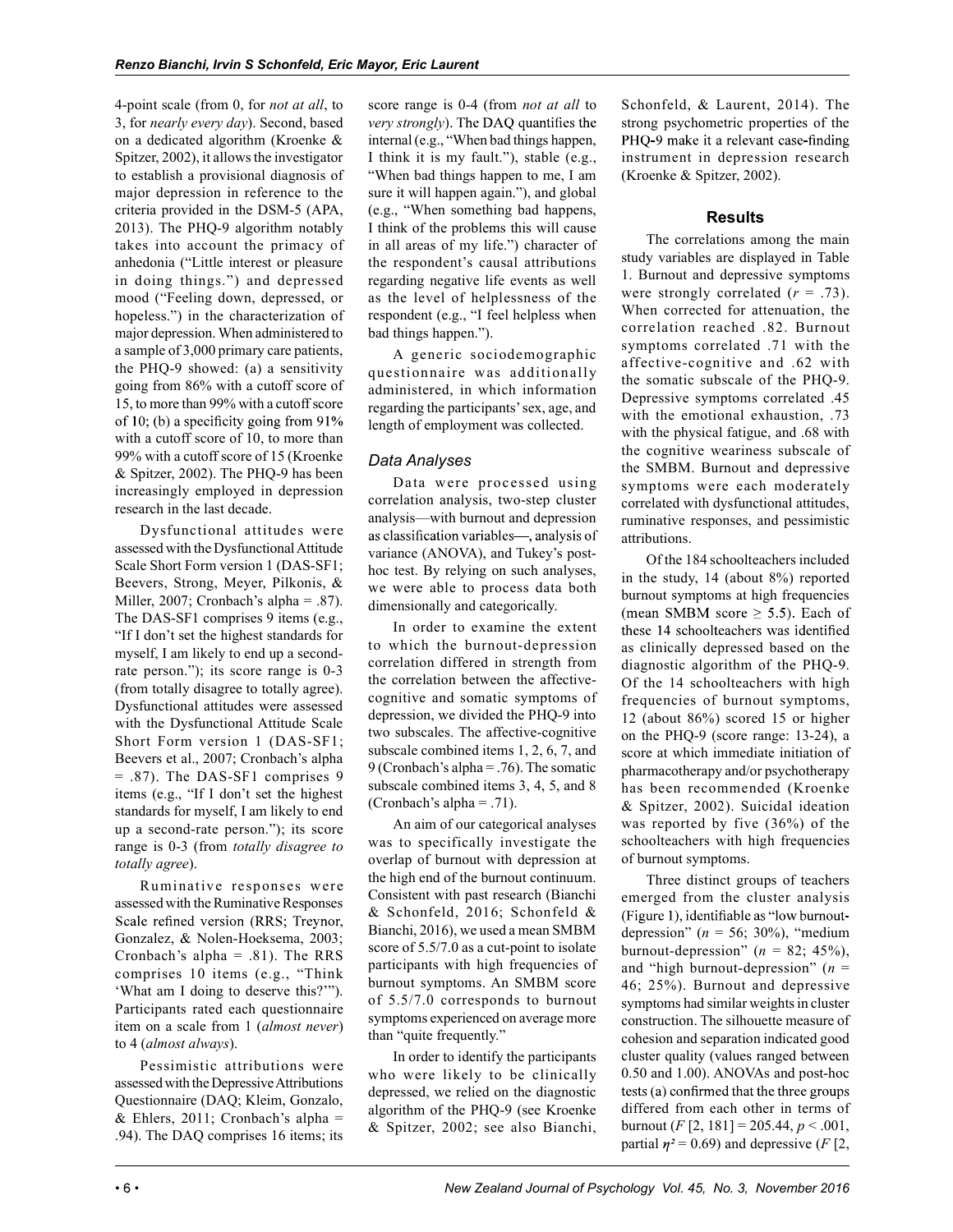$181$ ] = 304.09,  $p < .001$ , partial  $n^2$  = 0.77) symptoms, (b) revealed that the three groups differed from each other in terms of dysfunctional attitudes  $(F)$ [2, 181] = 17.32,  $p < .001$ , partial  $\eta^2 =$ 0.16), ruminative responses  $(F [2, 181]$  $= 14.16$ ,  $p < .001$ , partial  $\eta^2 = 0.14$ ), and pessimistic attributions  $(F [2, 181] =$ 

19.48,  $p < .001$ , partial  $\eta^2 = 0.18$ ), and (c) showed that the three groups did not differ from each other in terms of sex, age or length of employment. The characteristics of the identified clusters are displayed in Table 2.

#### **Discussion**

The aim of the present study was to examine the overlap of burnout with depression in the New Zealand context. In order to do so, we relied on a sample of 184 schoolteachers. Schoolteachers have been assumed to be strongly affected by burnout (Maslach et al.,

Table 1. Means, standard deviations, and correlations between the main study variables  $(N = 184)$ .

|                                |        |         |                   |                          |                          | 6      |                   | 8                               | 9               | 10                              | 11     | 12                       | 13     |
|--------------------------------|--------|---------|-------------------|--------------------------|--------------------------|--------|-------------------|---------------------------------|-----------------|---------------------------------|--------|--------------------------|--------|
| <b>Burnout</b> symptoms        | $-$    |         |                   |                          |                          |        |                   |                                 |                 |                                 |        |                          |        |
| Depressive symptoms            | .73    | $\sim$  |                   |                          |                          |        |                   |                                 |                 |                                 |        |                          |        |
| <b>Dysfunctional</b> attitudes | .39    | .49     | $\qquad \qquad =$ |                          |                          |        |                   |                                 |                 |                                 |        |                          |        |
| Ruminative responses           | .37    | .43     | .45               | $\overline{\phantom{0}}$ |                          |        |                   |                                 |                 |                                 |        |                          |        |
| Pessimistic attributions       | .47    | .48     | .63               | .65                      | $\overline{\phantom{a}}$ |        |                   |                                 |                 |                                 |        |                          |        |
| Sex                            | .06    | $-0.00$ | .09               | $-.04$                   | .02                      |        |                   |                                 |                 |                                 |        |                          |        |
| Age                            | $-.05$ | $-.03$  | $-.12$            | $-.11$                   | $-.15$                   | .00    | $\hspace{0.05cm}$ |                                 |                 |                                 |        |                          |        |
| Length of employment           | $-.01$ | .00.    | $-.04$            | $-.06$                   | $-.13$                   | $-.04$ | .78               | $\hspace{0.1mm}-\hspace{0.1mm}$ |                 |                                 |        |                          |        |
| $BO-EE$                        | .77    | .45     | .17               | .23                      | .27                      | .13    | .03               | $-.03$                          | $\qquad \qquad$ |                                 |        |                          |        |
| BO-PF                          | .94    | .73     | .41               | .35                      | .47                      | .00.   | $-.07$            | .01                             | .59             | $\hspace{0.1mm}-\hspace{0.1mm}$ |        |                          |        |
| BO-CW                          | .93    | .68     | .40               | .36                      | .47                      | .08    | $-.06$            | $-.02$                          | .63             | .81                             | $\sim$ |                          |        |
| DEP-AFF-COG                    | .71    | .93     | .47               | .40                      | .49                      | .04    | $-.04$            | $-.05$                          | .48             | .70                             | .66    | $\overline{\phantom{a}}$ |        |
| DEP-SOM                        | .62    | .91     | .43               | .37                      | .38                      | $-.05$ | $-.00$            | .06                             | .35             | .64                             | .58    | .68                      | $\sim$ |
|                                | 3.64   | 8.84    | 1.20              | 2.21                     | 1.19                     | 0.23   | 43.13             | 15.28                           | 2.91            | 4.12                            | 3.51   | 3.96                     | 4.88   |
|                                | 1.20   | 5.29    | 0.57              | 0.54                     | 0.89                     | 0.42   | 11.31             | 10.81                           | 1.29            | 1.36                            | 1.31   | 3.05                     | 2.73   |







|                                                                                       | Cluster 1        |                        |                | Cluster 2                 | Cluster 3        |                         |
|---------------------------------------------------------------------------------------|------------------|------------------------|----------------|---------------------------|------------------|-------------------------|
|                                                                                       |                  | Low burnout-depression |                | Medium burnout-depression |                  | High burnout-depression |
|                                                                                       |                  | $n = 56(30\%)$         |                | $n = 82(45%)$             | $n = 46(25%)$    |                         |
|                                                                                       | $\boldsymbol{M}$ | <b>SD</b>              | $\overline{M}$ | <b>SD</b>                 | $\boldsymbol{M}$ | <b>SD</b>               |
| Burnout symptoms                                                                      | 2.31             | 0.54                   | 3.82           | 0.56                      | 4.96             | 0.93                    |
| Depressive symptoms                                                                   | 4.30             | 2.59                   | 7.66           | 2.37                      | 16.48            | 2.80                    |
| <b>Dysfunctional attitudes</b>                                                        | 0.95             | 0.44                   | 1.17           | 0.55                      | 1.56             | 0.60                    |
| Ruminative responses                                                                  | 1.96             | 0.45                   | 2.23           | 0.50                      | 2.50             | 0.59                    |
| Pessimistic attributions                                                              | 0.79             | 0.59                   | 1.13           | 0.83                      | 1.78             | 0.99                    |
| Sex                                                                                   | 0.18             | 0.39                   | 0.28           | 0.45                      | 0.20             | 0.40                    |
| Age                                                                                   | 44.64            | 12.40                  | 41.59          | 11.26                     | 44.02            | 9.82                    |
| Length of employment                                                                  | 14.64            | 12.04                  | 15.46          | 10.87                     | 15.74            | 9.20                    |
| Notes—Sex was coded 0 for women and 1 for men. $M$ : mean; $SD$ : standard deviation. |                  |                        |                |                           |                  |                         |

2001). Consistent with recent studies carried out in Europe and the U.S., we observed substantial overlap of burnout with depression.

 First, we found a strong correlation between burnout and depressive symptoms  $(r = .73;$  disattenuated correlation: .82). Associations of such magnitudes are likely to be observed between different measures of the same construct. For example, Kung et al. (2013) reported correlations between the PHQ-9 and the Beck Depression Inventory-II of .81 in a sample of 287 outpatients and .67 in a sample of 338 inpatients. Shirom and Melamed (2006) reported correlations between the SMBM and the MBI-General Survey of .74 ( $n = 198$ ) and .79 ( $n = 236$ ) in two found to be similarly correlated with dysfunctional attitudes, ruminative responses, and pessimistic attributions, three dispositional risk factors for depression (Alloy et al., 2006; Bianchi & Schonfeld, 2016; Michl et al., 2013; Mor & Winquist, 2002).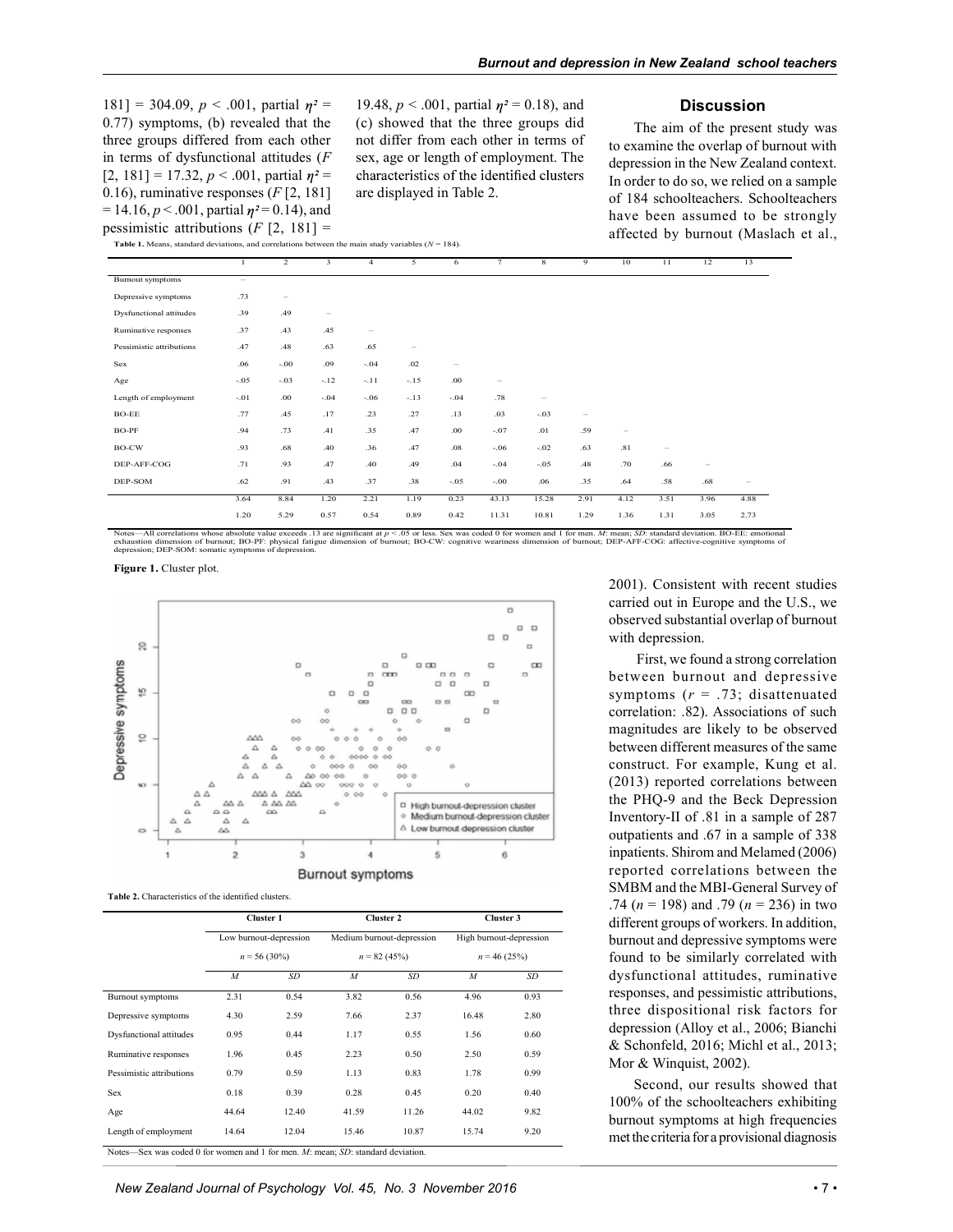of major depression. This finding is suggestive of a problematic overlap between burnout and depression—despite the small subsample involved  $(n = 14)$ —, in line with the results of recent European and U.S. studies. Burnout-depression overlaps of 90% and 86% were found by Bianchi et al. (2014) and Schonfeld and Bianchi (2016), respectively, in studies of French and U.S. schoolteachers. It should be underscored that burnout was assessed with the SMBM in Schonfeld and Bianchi's (2016) study and with the MBI in Bianchi et al.'s (2014) study. This suggests that burnout overlaps with depression regardless of whether it is assessed with the SMBM or the MBI. That 36% of the individuals presenting with high frequencies of burnout symptoms in our sample reported some degree of suicidal ideation underlines the severity of the burnout phenomenon and is of public health concern.

The profiles that emerged from our cluster analysis further suggested that burnout and depressive symptoms were grouped together in the affected individuals. Individuals with low levels of burnout symptoms reported low levels of depressive symptoms; individuals with medium levels of burnout symptoms reported medium levels of depressive symptoms; lastly, individuals with the highest levels of burnout symptoms were also the ones reporting the highest levels of depressive symptoms. Our results are consistent with the findings from two longitudinal studies conducted in Finland and France (Ahola et al., 2014; Bianchi et al., 2015b), in which burnout and depressive symptoms were found to increase or decrease in parallel over time, rendering the exclusion of burnout from the spectrum of depression unwarranted.

It has been suggested that burnout and depression cannot be viewed as one entity because of their limited common variance (Schaufeli & Enzmann, 1998; Toker & Biron, 2012). In the present study, we found that the correlation between burnout (as operationalized by the SMBM global score) and depression (as operationalized by the PHQ-9 global score)— $r = .73$ —was similar in strength to the correlation between the affective-cognitive and somatic symptoms of depression— $r = .68$ . Given that the affective-cognitive and somatic symptoms of depression are considered

to form a unified entity with a correlation of .68, there is no obstacle to viewing burnout and depression as one entity with a correlation of .73.

The idea that burnout is distinct from depression still prevails among some researchers (e.g., Maslach & Leiter, 2016). It is worth noting, however, that more than 40 years after the introduction of the burnout construct in the research literature (see Maslach et al., 2001), the rationale underlying the burnout-depression distinction remains unclear. For instance, burnout has been hypothesized to be a product of unresolvable (job) stress. It turns out that unresolvable stress (either jobrelated or not) is known to play a key causal role in depression (Gilbert, 2006; Pryce et al., 2011; Willner et al., 2013). As an illustration, Pizzagalli (2014) noted: "…although severe stressors have been generally linked to increased risk of depression, chronic stressors and events characterized by perceived (a) lack of control, (b) inability to escape or resolve the aversive situation (e.g., entrapment), or (c) loss of status (e.g., humiliation) appear to be particularly depressogenic…" (p. 406). In a similar vein, according to Sapolsky (2004), "it is impossible to understand either the biology or psychology of major depressions without recognizing the critical role played in the disease by stress" (p. 271). In terms of etiology, it is hence very difficult to understand where the difference between burnout and depression is supposed to lie. It has been frequently suggested that burnout is singularized by its job-related character. However, this argument has been shown to be inapplicable given that (a) depression can be job-related as well and (b) the job-related character of a given condition is not nosologically discriminant in itself—a job-related depression remains a depression (Bianchi et al., 2015a, 2015c). In terms of the clinical picture, the distinctiveness of burnout is unfortunately not clearer. Burnout has actually been associated with *all* the symptoms of depression (Bianchi et al., 2015a; Schaufeli & Enzmann, 1998). As suggested by the present study, it is virtually impossible to find an individual with high frequencies of burnout symptoms who does not also present with the characteristics of clinical

depression. All in all, time may have come to define burnout as a depressive syndrome.

Arguably the "social focus" of burnout research (Maslach et al., 2001) contributed to directing the attention of investigators to the supra-individual factors influencing occupational health (e.g., organizational/managerial factors). Switching from burnout to depression does not imply any neglect of such factors. As previously emphasized, depressive syndromes have long been related to the experience of unresolvable (occupational) stress and understood within the framework of the interaction between the individual and his/her social environment. Work-related depression has been widely studied in recent years, resulting in strong recommendations regarding the enhancement of employees' working conditions (Adler et al., 2015; Blackmore et al., 2007; Melchior et al., 2007; Schwenk, 2015; Szeto & Dobson, 2013). In research settings, the relationship between depression and work can be established by examining the variance in depression respectively explained by occupational and nonoccupational factors. This relationship can also be examined by questioning the extent to which employees attribute their depressive symptoms to their job (see Rydmark et al., 2006). In clinical settings, the investigation of the work-depression relationship is in fact integral part of the anamnesis conducted by the practitioner.

The study has at least four limitations. First, we assessed burnout using the SMBM, a measure of burnout that reflects an "exhaustion-only" view of burnout. However, other measures of burnout are available (e.g., the MBI) and should be tested in the future. Second, we identified likely cases of major depression using the PHQ-9, a self-report measure. Although the PHQ-9 has been specifically designed from a diagnostic perspective and shown to be well-suited for case-finding (Kroenke & Spitzer, 2002; Martin-Subero et al., in press), the method of reference for diagnosing depression is the clinical interview (APA, 2013). Third, our study was crosssectional. This design only allowed us to provide a "snapshot" of the burnoutdepression association; a diachronic view of how the two entities behaved toward one another was out of reach. Fourth, our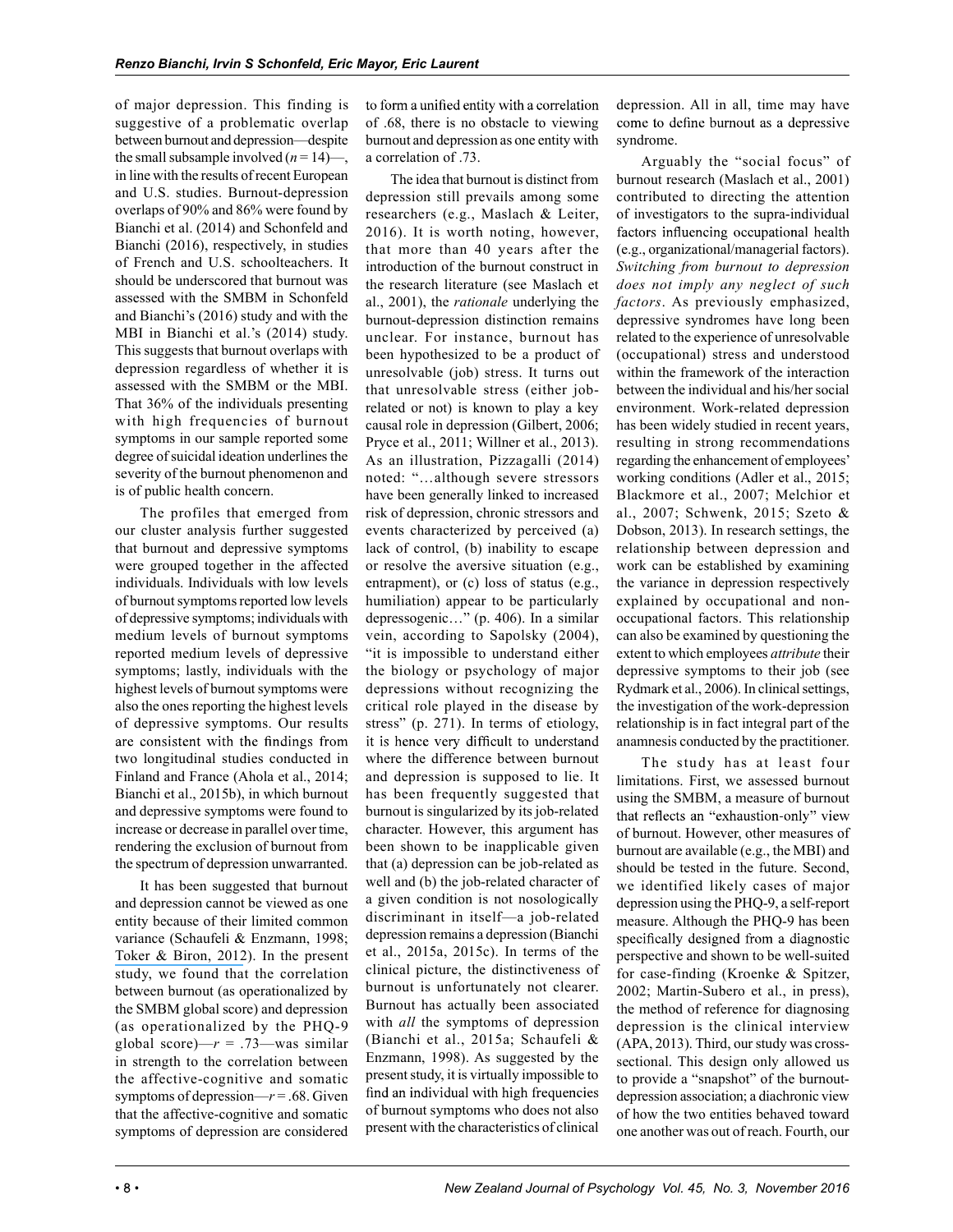procedure of recruitment did not permit us to assess the representativeness of our sample with regard to the New Zealand schoolteacher population. This being said, we note with Kristensen (1995) that the issue of sample representativeness is of minor importance in analytical studies such as ours (as opposed to descriptive studies). What matters most in analytical studies is the availability of the variables of interest at various levels among the participants. This criterion was met in our study: the median scores were 7.50 for the PHQ-9, with observed scores ranging from 0 to 24, and 3.64 for the SMBM, with observed scores ranging from 1.07 to 6.50.

Given the success of the burnout label among both the scientific community and the public (Bianchi et al., 2016), clarifying the nosological status of the burnout syndrome has become an important topic in clinical psychology, occupational medicine, and psychiatry. To our knowledge, the present study is the first to address the issue of the burnout-depression association in the New Zealand context. Consistent with past research conducted in Europe and the U.S., we found evidence for an overlap of burnout with depression, both dimensionally and categorically. The fact that 100% of the schoolteachers at the high end of the burnout continuum reported clinical levels of depressive symptoms is particularly noteworthy. Overall, our findings support the view that burnout is part of the spectrum of depression. Thus, our results do not plead for an elevation of burnout to the status of (distinct) nosological entity. We recommend that burnout be parsimoniously defined as a depressive syndrome.

### **Conflicts of interest**

The authors state that there are no conflicts of interest.

#### References

Adler, D. A., Lerner, D., Visco, Z. L., Greenhill, A., Chang, H., Cymerman, E., Rogers, W. H. (2015). Improving work outcomes of dysthymia (persistent depressive disorder) in an employed population. General Hospital Psychiatry, 37, 352-359.

Ahola K, Hakanen J, Perhoniemi R, et al. (2014) Relationship between burnout and depressive symptoms: a study using the person-centred approach. Burnout Research 1: 29-37.

Ahola K, Kivimäki M, Honkonen T, Virtanen, M., Koskinen, S., Vahtera, J., & Lönnqvist, J. (2008) Occupational burnout and medically certified sickness absence: a population-based study of Finnish employees. Journal of Psychosomatic Research 64: 185-193.

Alloy LB, Abramson LY, Whitehouse WG, Hogan, M. E., Panzarella, C., & Rose, D. T. (2006) Prospective incidence of first onsets and recurrences of depression in individuals at high and low cognitive risk for depression. Journal of Abnormal Psychology 115: 145-156.

American Psychiatric Association (2013) Diagnostic and statistical manual of mental disorders (5th ed.). Washington, DC: Author.

Beevers CG, Strong DR, Meyer B, et al. (2007) Efficiently assessing negative cognition in depression: an item response theory analysis of the Dysfunctional Attitude Scale. Psychological Assessment 19: 199-209.

Bianchi R and Laurent E (2015) Emotional information processing in depression and burnout: an eye-tracking study. European Archives of Psychiatry and Clinical Neuroscience 265: 27-34.

Bianchi R and Schonfeld IS (2016) Burnout is associated with a depressive cognitive style. Personality and Individual Differences,100,1-5.

Bianchi R, Schonfeld IS and Laurent E (2014) Is burnout a depressive disorder? A re-examination with special focus on atypical depression. International Journal of Stress Management 21: 307-324.

Bianchi R, Schonfeld IS and Laurent E (2015a) Burnout-depression overlap: a review. Clinical Psychology Review 36: 28-41.

Bianchi R, Schonfeld IS and Laurent E (2015b) Is it time to consider the "burnout syndrome" a distinct illness? Frontiers in Public Health 3:158.

Bianchi R, Schonfeld IS and Laurent E (2015c) Is burnout separable from depression in cluster analysis? A longitudinal study. Social Psychiatry and Psychiatric Epidemiology 50: 1005-1011.

Bianchi R, Verkuilen J, Brisson R, Schonfeld IS, Laurent E. (2016) Burnout and depression: label-related stigma, help-seeking, and syndrome overlap. Psychiatry Research 245: 91-98.

Blackmore, E. R., Stansfeld, S. A., Weller, I., Munce, S., Zagorski, B. M., & Stewart, D. E. (2007). Major depressive episodes and work stress: Results from a national population survey. American Journal of Public Health, 97, 2088-2093.

Bültmann U, Rugulies R, Lund T, et al. (2006) Depressive symptoms and the risk of long-term sickness absence. Social Psychiatry and Psychiatric Epidemiology 41: 875-880.

Cuijpers P, Vogelzangs N, Twisk J, et al. (2014) Comprehensive meta-analysis of excess mortality in depression in the general community versus patients with specific illnesses. American Journal of Psychiatry 171: 453-462.

Gilbert P (2006) Evolution and depression: issues and implications. Psychological Medicine 36: 287-297.

Gosling SD, Vazire S, Srivastava S, et al. (2004) Should we trust webbased studies? A comparative analysis of six preconceptions about Internet questionnaires. American Psychologist 59: 93-104.

Hintsa T, Elovainio M, Jokela M, et al. (in press) Is there an independent association between burnout and increased allostatic load? Testing the contribution of psychological distress and depression. Journal of Health Psychology.

Hobfoll SE and Shirom A (2001) Conservation of resources theory: applications to stress and management in the workplace. In R.T. Golembiewski (Ed.), Handbook of Organizational Behavior (2nd ed., pp. 57-80). Marcel Dekker, New York, NY.

Jones SR, Fernyhough C, de-Wit L, et al. (2008) A message in the medium? Assessing the reliability of psychopathology e-questionnaires. Personality and Individual Differences 44: 349-359.

Kessler RC, Berglund P, Demler O, et al. (2005) Lifetime prevalence and age-of-onset distributions of DSM-IV disorders in the National Comorbidity Survey Replication. Archives of General Psychiatry 62: 593-602.

Kleim B, Gonzalo D and Ehlers A (2011) The Depressive Attributions Questionnaire (DAQ): development of a short self-report measure of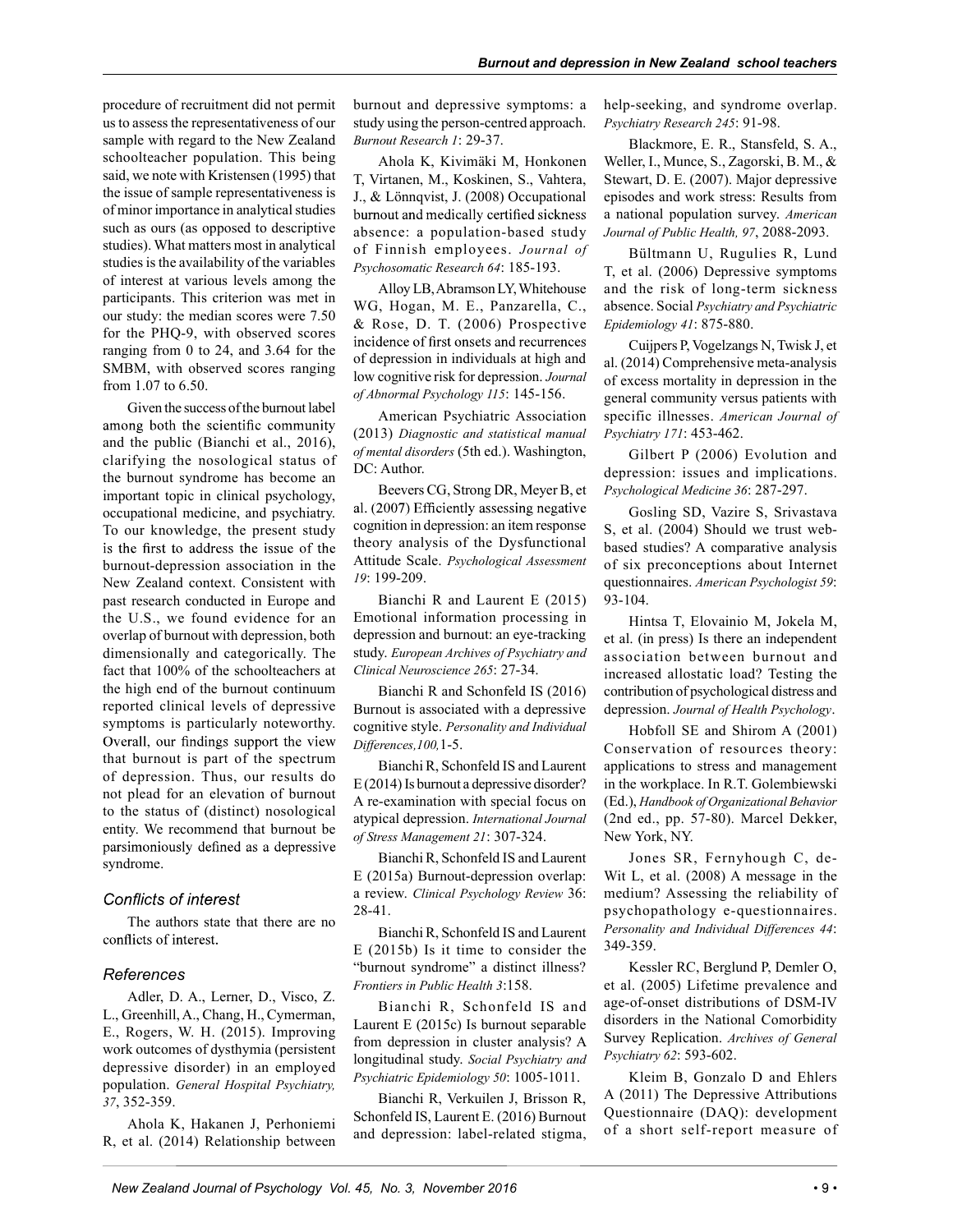depressogenic attributions. Journal of Psychopathology and Behavioral Assessment 33: 375-385.

Kristensen TS (1995) The demandcontrol-support model: methodological challenges for future research. Stress Medicine 11: 17-26.

Kroenke K and Spitzer RL (2002) The PHQ-9: a new depression diagnostic and severity measure. Psychiatric Annals 32: 509-515.

Kung S, Alarcon RD, Williams MD, et al. (2013) Comparing the Beck Depression Inventory-II (BDI-II) and Patient Health Questionnaire (PHQ-9) depression measures in an integrated mood disorders practice. Journal of Affective Disorders 145: 341-343.

Lerner D and Henke RM (2008) What does research tell us about depression, job performance, and work productivity? Journal of Occupational and Environmental Medicine 50: 401-410.

Lexis MAS, Jansen NWH, van Amelsvoort LGPM, et al. (2009) Depressive complaints as a predictor of sickness absence among the working population. Journal of Occupational and Environmental Medicine 51: 887-895.

Martin-Subero, M., Kroenke, K., Diez-Quevedo, C., Rangil, T., de Antonio, M., Morillas, R. M., . . . Navarro, R. (in press). Depression as measured by PHQ-9 versus clinical diagnosis as an independent predictor of longterm mortality in a prospective cohort of medical inpatients. Psychosomatic Medicine.

Maslach, C., Jackson, S. E., & Leiter, M. P. (1996). Maslach Burnout Inventory manual (3rd ed.). Palo Alto, CA: Consulting Psychologists Press.

Maslach C and Leiter MP (2016) Understanding the burnout experience: recent research and its implications for psychiatry. World Psychiatry 15: 103-111.

Maslach C, Schaufeli WB and Leiter MP (2001) Job burnout. Annual Review of Psychology 52: 397-422.

Michl LC, McLaughlin KA, Shepherd K, et al. (2013) Rumination as a mechanism linking stressful life events to symptoms of depression and anxiety: longitudinal evidence in early adolescents and adults. Journal of Abnormal Psychology 122: 339-352.

Melchior, M., Caspi, A., Milne, B.

J., Danese, A., Poulton, R., & Moffitt, T. E. (2007). Work stress precipitates depression and anxiety in young, working women and men. Psychological Medicine, 37, 1119-1129.

Mor N and Winquist J (2002) Selffocused attention and negative affect: a meta-analysis. Psychological Bulletin 128: 638-662.

New Zealand Ministry of Health (2012) The Health of New Zealand Adults 2011/12: key findings of the New Zealand Health Survey. Wellington, NZ: Author.

Niedhammer I, Malard L and Chastang JF (2015) Occupational factors and subsequent major depressive and generalized anxiety disorders in the prospective French national SIP study. BMC Public Health 15: 200.

Pizzagalli DA (2014) Depression, stress, and anhedonia: toward a synthesis and integrated model. Annual Review of Clinical Psychology 10: 393-423.

Pryce CR, Azzinnari D, Spinelli S, et al. (2011) Helplessness: a systematic translational review of theory and evidence for its relevance to understanding and treating depression. Pharmacology & Therapeutics 132: 242- 267.

Rössler W, Hengartner M, Ajdacic-Gross V, et al. (2015) Predictors of burnout: results from a prospective community study. European Archives of Psychiatry and Clinical Neuroscience 265: 19-25.

Rydmark, I., Wahlberg, K., Ghatan, P. H., Modell, S., Nygren, Å., Ingvar, M., . . . Heilig, M. (2006). Neuroendocrine, cognitive and structural imaging characteristics of women on longterm sickleave with job stressinduced depression. Biological Psychiatry, 60, 867-873.

Sapolsky RM (2004) Why zebras don't get ulcers (3rd ed.). New York, NY: Holt Paperbacks.

Schaufeli WB and Enzmann D (1998) The burnout companion to study and practice: a critical analysis. London, UK: Taylor & Francis.

Schaufeli WB, Leiter MP and Maslach C (2009) Burnout: 35 years of research and practice. Career Development International 14: 204-220.

Schonfeld IS (2001) Stress in 1styear women teachers: the context of social support and coping. Genetic, Social, and General Psychology Monographs 127: 133- 168.

Schonfeld IS and Bianchi R (2016) Burnout and depression: two entities or one? Journal of Clinical Psychology 72: 22-37.

Schwenk, T. L. (2015). Resident depression: The tip of a graduate medical education iceberg. JAMA, 314, 2357- 2358.

Shirom A and Melamed S (2006) A comparison of the construct validity of two burnout measures in two groups of professionals. International Journal of Stress Management 13: 176-200.

Swider BW and Zimmerman RD (2010) Born to burnout: a meta-analytic path model of personality, job burnout, and work outcomes. Journal of Vocational Behavior 76: 487-506.

Szeto, A. C. H., & Dobson, K. S. (2013). Mental disorders and their association with perceived work stress: An investigation of the 2010 Canadian Community Health Survey. Journal of Occupational Health Psychology, 18, 191- 197.

Toker S and Biron M (2012) Job burnout and depression: unraveling their temporal relationship and considering the role of physical activity. Journal of Applied Psychology 97: 699-710.

Toker S, Melamed S, Berliner S, et al. (2012) Burnout and risk of coronary heart disease: a prospective study of 8838 employees. Psychosomatic Medicine 74: 840-847.

Toppinen-Tanner S, Ojajärvi A, Väänaänen A, et al. (2005) Burnout as a predictor of medically certified sickleave absences and their diagnosed causes. Behavioral Medicine 31: 18-32.

Treynor W, Gonzalez R and Nolen-Hoeksema S (2003) Rumination reconsidered: a psychometric analysis. Cognitive Therapy and Research 27: 247- 259.

Wang J (2005) Work stress as a risk factor for major depressive episode(s). Psychological Medicine 35: 865-871.

Willner, P., Scheel-Krüger, J., & Belzung, C. (2013). The neurobiology of depression and antidepressant action. Neuroscience & Biobehavioral Reviews, 37, 2331-2371.